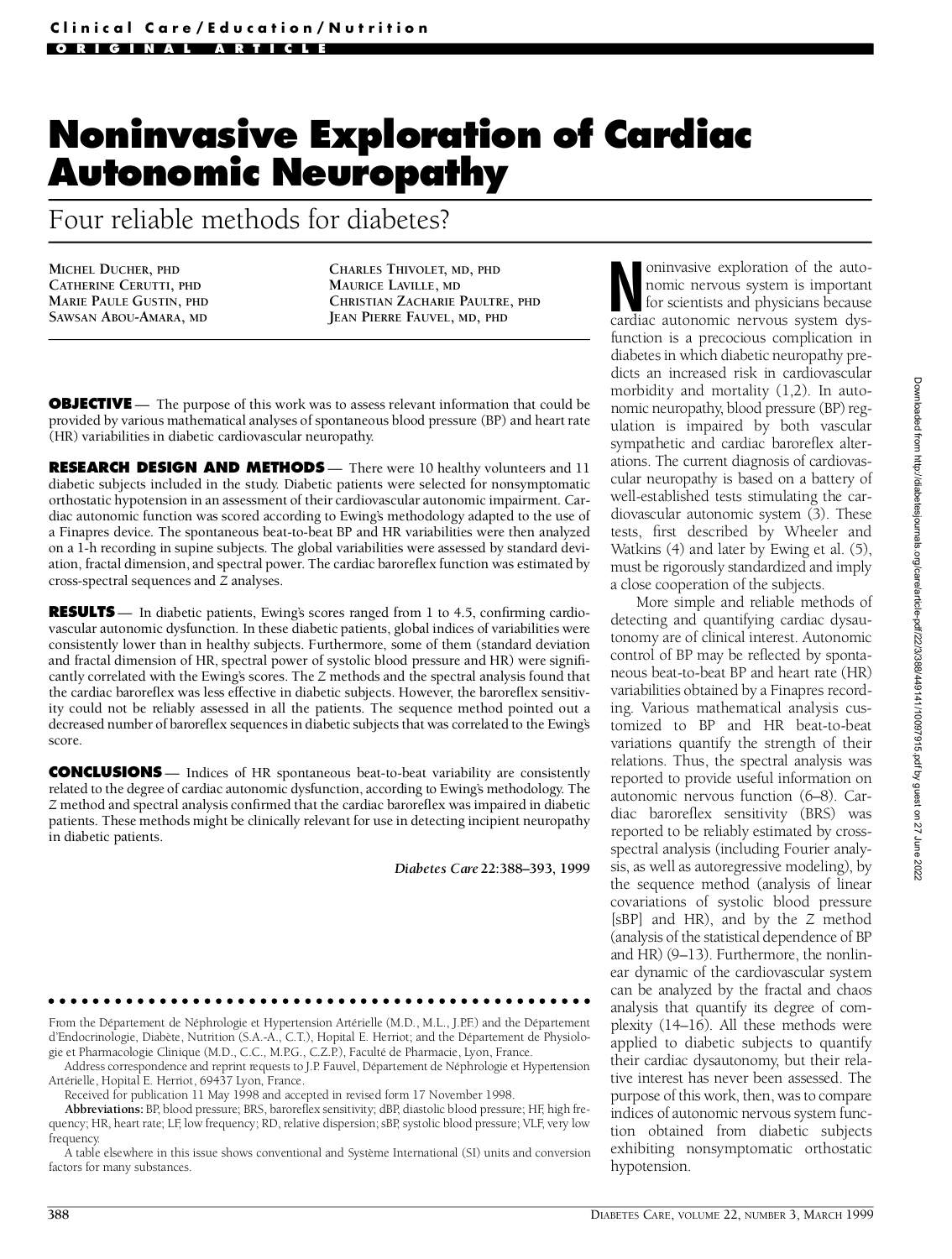#### **RESEARCH DESIGN AND METHODS**

## **Subjects**

Ten healthy volunteers (aged  $46 \pm 4$  years) whose biological parameters (serum glucose, complete blood and platelet counts, liver enzymes, serum creatinine, and dipstick urinalysis) were within normal limits and who had a BP  $\leq$ 140/90 mmHg were included. There were 11 normotensive diabetic subjects (9 type 1 and 2 type 2 diabetic patients aged  $48 \pm 5$  years) who were selected for nonsymptomatic orthostatic hypotension (systolic BP variation  $-39 \pm 7$  mmHg). Any medication known to interfere with BP control was not allowed during the week that separated the selection visit from the experiment day. The protocol was approved by the local Ethics Committee, and written informed consent was obtained from each subject.

#### BP and HR measurements

BP was recorded using a Finapres device (model 2300, Ohmeda, Englewood, CO) with the cuffed finger held in the mid-axillary position at heart level throughout the procedure. After 10 min of familiarization, the automatic calibration was switched off, and BP was recorded for  $1$  h. The accuracy of a 1-h BP Finapres recording at rest has been assessed in comparison to an intraarterial recording  $(17)$ . Respiration rate was controlled at 0.3 Hz using a metronome. Before each autonomic test, the Finapres was calibrated to obtain a satisfactory BP. Signal acquisition and data processing have been previously described (18).

#### Ewing's scores

The four conventional autonomic function tests (standing, Valsalva maneuver, deep breathing, handgrip) were performed as described by Ewing et al. (5) and adapted to the use of the Finapres device. Normal values were not adjusted for age as recommended by Low et al. (19) because authors did not give normative values for the 15:30 ratio and the diastolic blood pressure (dBP) increase during the handgrip test. Therefore, we used normative values provided by Ewing in his original paper (5). Scores were assigned as follows: 0 for a normal test, 0.5 for a borderline, and  $1$  for an abnormal value (Table 1). The sum of the five scores was defined as the Ewing's score .

## Spectral analysis

Spectral analysis was performed according to our previously described technique

#### **Table 1—***Ewing's scores in diabetic subjects*

| $\leq 10$   | $11 - 29$     |                 |    |
|-------------|---------------|-----------------|----|
|             |               |                 |    |
|             |               | $39 + 7$        | 11 |
| $\geq$ 1.04 | $1.01 - 1.03$ | $1.04 \pm 0.04$ | 7  |
|             |               |                 |    |
| $\geq$ 15   | $11 - 14$     | $14 \pm 4$      | 5  |
|             |               |                 |    |
| $\geq$ 1.21 | $1.11 - 1.20$ | $1.20 \pm 0.06$ | 8  |
|             |               |                 |    |
| $\geq 16$   | $11 - 15$     | $30 \pm 4$      | 3  |
|             |               | $2.4 \pm 0.4$   | 11 |
|             |               |                 |    |

Data are means ± SEM.

adapted to humans (20). Spectra were computed using a fast Fourier transform analysis on 50% overlapping stationary segments of 512 points resampled every 0.7 s. Spectral power was computed within each band as follows: a very low frequency (VLF) band (0.02–0.07 Hz), a low frequency (LF) band or Mayer's band (0.07–0.14 Hz), and a high frequency (HF) band (0.25–0.35 Hz), and total spectral power was computed over the entire frequency range  $(0.02 - 0.70 \text{ Hz})$ . The strength of the linear coupling between sBP and HR in each band was expressed as the mean of the coherence function. The average modulus of the transfer functions were taken as indices of BRS if  $>0.5$  (11).

## *Z* analysis

The statistical dependence between sBP and HR was quantified with the  $Z$  coefficient computed as follows:

$$
Z(sBP, HR) =
$$
  
[P(HR | sBP) – P(HR)]/[1 – P(HR)] (1)

where  $P(HR | sBP)$  represents the estimated conditional probability to observe the HR value if the sBP value is observed and P(HR) is the estimated probability of observing the HR value.

As previously described (20), the data were pooled in intervals of 3 mmHg for sBP and of 2 beats/min for HR. Only (sBP, HR) couples with occurrence  $>10$  were taken into account. The modal class of the bivariate (sBP, HR) distribution was determined, and (sBP, HR) couples were compared with modal class to reflect the baroreflex activity. The slope of the linear regression between these low sBPs and high HRs (or vice versa) was reported to a

reliable index of the BRS if the regression coefficient was  $>0.5$ .

# Fractal analysis

The fractal dimension was estimated by computing standard deviation of time series at different time scales (21). First standard deviation of sBP (or HR), which were computed on the whole recording  $(n_0)$ values), gave  $SD_0$ . Then, paired consecutive values were averaged, and standard deviation was calculated on this new series of averaged values. This procedure was repeated on series with geometrically decreasing length, grouping values by  $4, 8$ , 16,...,  $n$ ,  $n_0$ . At step  $n$ , the relative dispersion (RD*<sup>n</sup>* ) of sBP (or HR) was as follows:

$$
RD_n = SD_n / mean
$$

The fractal dimension D was given by the linear regression formula (accepted if  $P \leq$  $(0.05)$ :

$$
\log(RD_n) = \log(RD_0) + (1 - D)\log(n/n_0)
$$

#### Sequence analysis

sBP and HR times series were first low-pass filtered at 0.5 Hz and were resampled at 2 Hz. Slopes of the linear regression between opposite changes in sBP and 1 beat–delayed HR changes during at least three consecutive beats were selected for *P*  $<$  0.05. The mean slope of the selected sequences was reported to provide a reliable index of the BRS (12,22).

#### Statistical analysis

All averaged data are expressed as means ± SE. Results in healthy and diabetic subjects were compared using the Mann-Whitney test. The relations between the estimated indices of

2022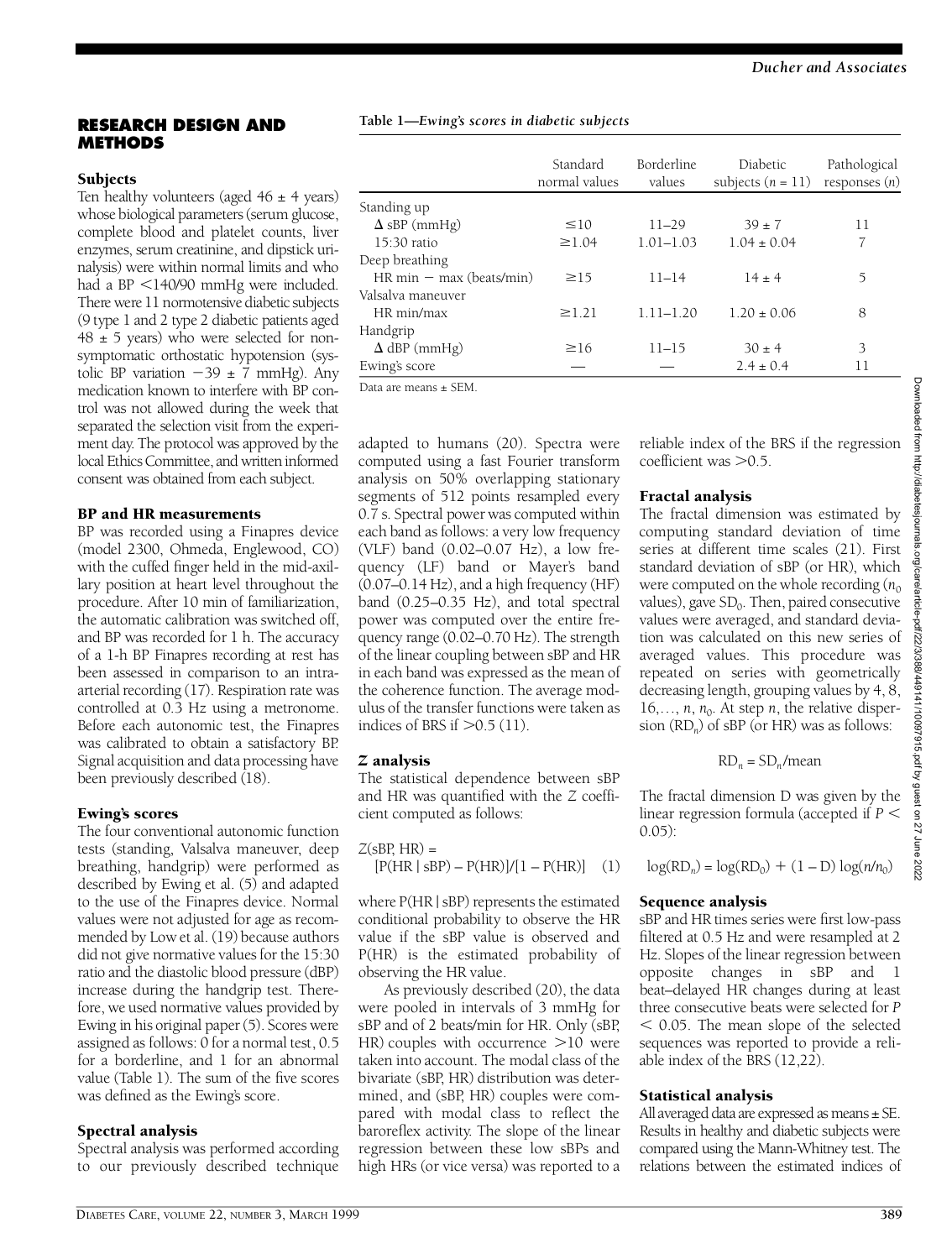

Figure 1—Standard deviation and fractal dimension of sBP and HR in healthy  $(0)(\blacksquare)$  and dia*betic*  $(h = 11)(\Box)$  *subjects.* 

autonomic function obtained by the different methods were evaluated by Spearman's rank correlation coefficient. Results were considered to be significant when  $P < 0.05$ . The Bonferroni-Dunn test was used to calculate the critical deviation between mean values in each group to obtain a  $P = 0.05$ .

# **R E S U LT S**

#### Ewing's tests

In diabetic patients, Ewing's scores ranged from 1 to 4.5. Average values of indices of autonomic activity are given in Table 1.

## Standard deviation

As shown in Fig. 1, the 1-h standard deviation of HR, but not of sBP, was signifi-

cantly lower in diabetic subjects than in healthy subjects.

## Fractal dimension

The fractal dimension of sBP and HR could be assessed during the 1-h recording in all subjects. Figure 1 shows that it was significantly lower in diabetic patients than in healthy volunteers, for both sBP and HR.

# Spectral analysis of sBP and HR

The total spectral power of HR was significantly lower in diabetic subjects than in healthy subjects. Both sBP and HR spectral powers in the LF and HF bands were significantly lower in diabetic patients than in healthy subjects (Fig. 2).





## Analysis of the gain between sBP and HR

In 10 of the 11 diabetic patients, the baroreflex gain could not be assessed by the *Z* method because *Z* values were too low. The BRS in the remaining patient was lower than the lowest gain value in healthy subjects. Figure 3 represents typical contourline representation of data obtained from one healthy volunteer and one typical diabetic patient. The number of sequences, selected as representing the baroreflex, was significantly lower for the diabetic patients than the healthy subjects  $(1573 \pm 187 \text{ vs.})$  $2189 \pm 167$ , respectively, *P* < 0.05). The BRS determined by the sequence method was lower in the diabetic patients than the healthy subjects, but the difference did not reach statistical significance (Fig. 4).

Spectral analysis found that mean coherence values were lower in diabetic subjects than in the healthy ones in LF



Figure 3—*Contou-line representations of th*Z *(sBP, HR) values computed on a 1-h recording in one healthy subject (*A*) and in one diabetic patient (B). Each line joins same* Z *values with an incre ment of 0.02. Note that values do not exceed 0.06 in this rep resentative diabetic patien BI)* and *resents the estimated bareflex gain computed in* 

*this healthy subject*<sup>A</sup> $Q$ . ■, modal class.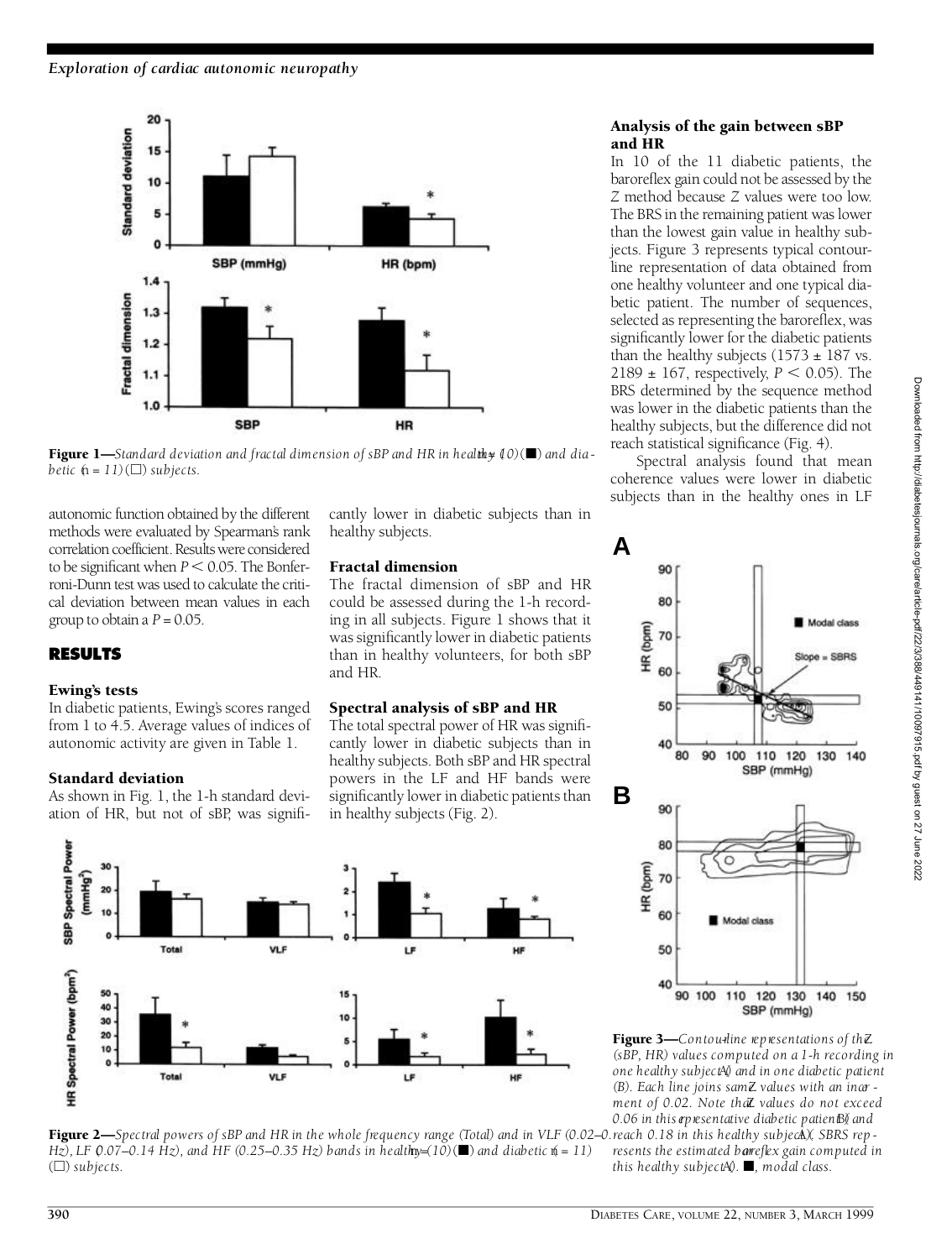

**Figure 4—***Baro reflex gain determined by cross-spectral, sequence, and ethods in healthy*  $(n = 10)$  $(\blacksquare)$  and diabetic  $\phi = 11)$   $(\square)$  subjects.

 $(0.26 \pm 0.03 \text{ vs. } 0.31 \pm 0.02, P \le 0.05)$  and HF  $(0.30 \pm 0.03 \text{ vs. } 0.43 \pm 0.04, P \le 0.05)$ bands. BRS could be estimated in eight diabetic subjects, but the coherence was too low in the remaining three patients. As shown in Fig. 4, LF and HF gains were significantly lower in diabetic subjects than in healthy subjects. Using the Bonferroni-Dunn test, the BP spectral analyses of the LF and HF bands were the most discriminating indices in diabetic patients (Table 2).

#### Correlation between Ewing's scores and indices of autonomic nervous activity at rest

These correlations were computed only in diabetic patients (Table 3) because none of the normal volunteers exhibited abnormal responses to the Ewing's tests. Indices of HR variability were significantly correlated with Ewing's scores and with the differences between maximum and minimum HR values during deep breathing. HR fractal dimensions were significantly correlated with the 15:30 ratios of HR after standing up. Total spectral powers of sBP and HR were significantly correlated with the Ewing's scores, with orthostatic sBP variations, and with HR responses during deep breathing (Table 4). In the LF band, sBP and HR spectral powers were correlated with both Ewing's scores and dBP increases during the handgrip test (Table 4). The HF spectral powers of HR were significantly correlated only with Ewing's scores. None of the gains obtained with the analysis of sBP and HR covariations (sequences and cross-spectral methods) were correlated with the Ewing's scores or with absolute values obtained for each test. Only numbers of baroreflex selected sequences were negatively correlated with the Ewing's scores ( $r = 0.59$ ,  $P < 0.05$ ).

**CONCLUSIONS** — In this study, we have tested four noninvasive methods that are based on mathematical analysis of the

spontaneous variations or covariations of sBP and HR to assess the impairment of the autonomic nervous system. These methods that minimized patient collaboration were reported to be more sensitive than clinical tests (23) for diabetic neuropathy. The standard deviation of HR that basically reflected its variability was inversely related to the impairment of the autonomic nervous system. As previously suggested (21), we found that the fractal dimensions of HR were correlated with the global Ewing's scores, with HR variations during deep breathing, and with the 15:30 ratios, which reflect the delay of activation and reaction of the baro reflex regulation. Therefore, both the standard deviation and the fractal dimension of HR, which are global indices of variability, contain information about the degree of impairment of the autonomic nervous system. However, because HR variations during autonomic tests are usually considered to explore more specifically parasympathetic pathways, standard deviation and fractal dimension of HR mainly re flect the parasympathetic activity. On the other hand, BP variability that is modulated by several nervous and humoral factors does not reflect the autonomic impairment.

Fourier analysis gives the measure of the signal periodicity and the relative contribution over a range of frequencies to the global power. The baroreflex loop was reported to be partly responsible for the LF oscillations, which are also modulated by variations in sympathetic nervous activity  $(8)$ . HF oscillations of sBP have a respiratory origin that is mechanical, but those of HR were reported to be mainly mediated

Table 2—Standard and critical deviations calculated by Bonferni test when mean values *were significant between groups*

|                         | Standard deviation | Critical deviation | Difference $(\%)$ |
|-------------------------|--------------------|--------------------|-------------------|
| LF spectral power (sBP) | 1.4                | 0.6                | 57                |
| HF spectral power (sBP) | 0.91               | 0.41               | 55                |
| Number of sequences     | 370                | 167                | 54                |
| HR fractal dimension    | 0.18               | 0.12               | 33                |
| sBP fractal dimension   | 0.19               | 0.14               | 26                |
| LF spectral gain        | 1.1                | 1.0                | 9                 |
| HF spectral gain        | $1.1\,$            | 1.0                | 9                 |
| HF spectral power (HR)  | 8                  | 7.8                | 2.5               |
| HR power spectrum       | 23.6               | 23.4               |                   |
| LF spectral power (HR)  | 4.02               | 4.01               | 0.2               |

To classify the relative sensitivities of the methods, differences between critical and standard deviations are expressed as percentage of the mean deviation.

**Table 3—***Spearman's rank coefficient correlation between indices of BP and HR variabilities (1-h sBP and HR standard deviation and fractal dimension) and indices obtained during Ewing's tests in diabetic subjects*

|                                                | Standard deviation |           | Fractal dimension |               |
|------------------------------------------------|--------------------|-----------|-------------------|---------------|
|                                                | SBP                | <b>HR</b> | SBP               | HR            |
| Ewing's score                                  | $-0.31$            | $-0.70*$  | $-0.49$           | $-0.78*$      |
| $\Delta$ sBP (standing up)                     | $-0.23$            | $-0.52$   | $-0.05$           | $-0.25$       |
| 15:30 ratio                                    | 0.08               | 0.02      | 0.43              | $0.68\dagger$ |
| $HR \text{ min} - \text{max}$ (deep breathing) | $-0.15$            | $0.82*$   | $-0.20$           | $0.64\dagger$ |
| HR min/max (Valsalva)                          | $-0.12$            | 0.35      | $-0.01$           | $-0.23$       |
| $\Delta$ dBP (handgrip)                        | 0.24               | 0.49      | $-0.23$           | 0.14          |

Downloaded from http://diabetesjournals.org/care/article-pdf/22/3/388/449141/10097915.pdf by guest on 27 June 2022from http://diabetesjournals.org/care/article-pdf/22/3/388/449141/10097915.pdf by guest on 27 June 2022

bashoun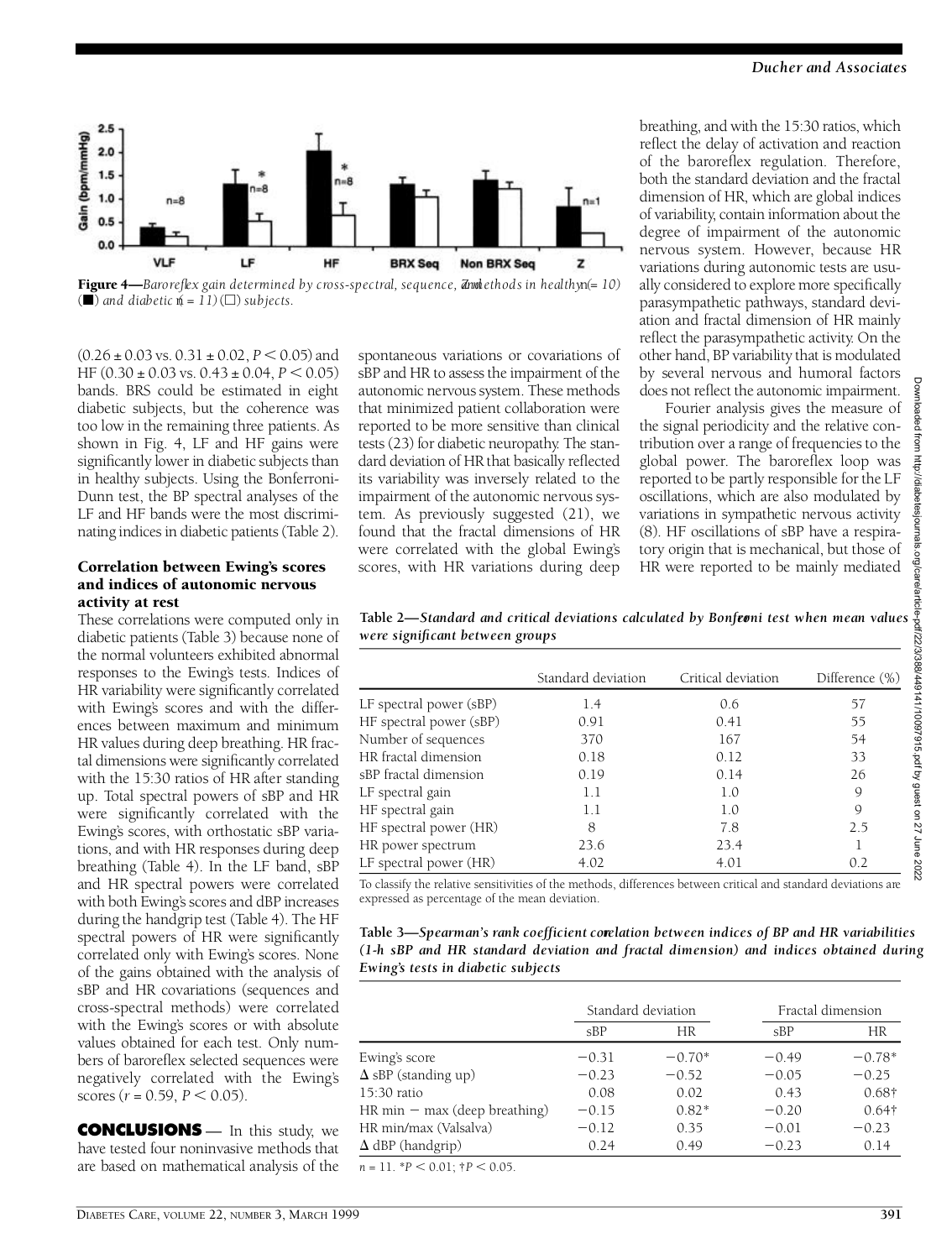Table 4—Spearman's rank coefficient correlation between sBP and HR spectral power in LF was the most sensitive one for confirming (0.07–0.14 Hz) and HF (0.25–0.35 Hz) bands and indices obtained during Ewing's tests indiabetic neuropathy. These methods can, furthermore, provide specific information *diabetic subjects*

|                                                | Total spectral<br>power |          | LF spectral<br>power |                | HF spectral<br>power |           |
|------------------------------------------------|-------------------------|----------|----------------------|----------------|----------------------|-----------|
|                                                | SBP                     | HR       | SBP                  | HR             | SBP                  | HR        |
| Ewing's score                                  | $-0.59*$                | $-0.57*$ | $-0.62*$             | $-0.65\dagger$ | $-0.52$              | $-0.68$ † |
| $\Delta$ sBP (standing up)                     | $-0.71$ †               | $-0.67*$ | $-0.22$              | $-0.30$        | $-0.57$              | $-0.30$   |
| 15:30 ratio                                    | 0.45                    | 0.43     | 0.39                 | 0.49           | 0.30                 | 0.45      |
| $HR \text{ min} - \text{max}$ (deep breathing) | $0.64*$                 | $0.60*$  | 0.49                 | 0.43           | 0.48                 | 0.43      |
| HR min/max (Valsalva)                          | 0.01                    | 0.20     | 0.40                 | 0.48           | 0.42                 | 0.30      |
| $\Delta$ dBP (handgrip)                        | 0.14                    | 0.24     | $0.59*$              | $0.60*$        | 0.53                 | 0.53      |

 $n = 11. *P < 0.05;$   $\dagger P < 0.01.$ 

by a vagal activation. Spectral analysis could then provide a sensitive and quantitative approach for early diagnosis of autonomic neuropathy  $(7,24)$ . Unfortunately, the information provided by the different frequency bands has never been specifically established. In our study, the total spectral power and the spectral power in the LF and HF bands of both sBP and HR were significantly lower in diabetic subjects. The total powers of sBP and HR were significantly negatively correlated to Ewing's scores, to sBP decrease after standing up unaided, and to HR response during deep breathing. Our results confirmed that total spectral power is related to global autonomic dysfunction in diabetic patients. Furthermore, since LF-HR and LF-sBP spectral powers were correlated to Ewing's scores and to dBP increases during the handgrip test, the major contribution of these oscillations to the sympathetic component was confirmed  $(25)$ . Therefore, sBP and HR spectral indices re flected in a similar way the impairment of the autonomic nervous system. Spectral analysis of sBP in LF and HF bands appeared to be the most discriminating parameter (Table 2), confirming that beat-to-beat sBP recording could detect diabetic neuropathy (22).

The cardiac baroreflex component of the autonomic nervous system can be analyzed by the study of the sBP and HR covariations. Three methods to assess the BRS, which rely on very different principles, were validated in humans (11,20,22). The *Z* method, which relies on the statistical dependence between sBP and HR, separated diabetic from healthy subjects well but it was unable to determine the BRS in 10 of the 11 diabetic patients. This threshold behavior is a limitation of the *Z* method to determine the BRS in patent neuropathy.

However, the sensitivity of the method has already been demonstrated to detect a slight baroreflex impairment in rats (26) and in hypertensive humans (27). In our study, the *Z* method might be too sensitive in our diabetic patients with nonsymptomatic orthostatic hypotension. Spectral gains in the LF and HF bands could be computed in 8 of the 11 diabetic subjects and were lower than in healthy volunteers. The small number of subjects and the reduced confidence in calculated gains (decreased coherence values) may explain the lack of correlation with the clinical test indices. Moreover, the autonomic conduction rate that is decreased in diabetic neuropathy  $(28)$  may delay the baro reflex regulatory frequencies. Thus, LF and HF bands may not reliably describe the BP regulation in diabetic subjects. The sequence method selected short sequences of at least three consecutive beats with a baroreflex pattern (variations of sBP and HR in opposite directions). In diabetic patients, the number of baroreflex selected sequences was lower than that in healthy subjects. These numbers of baroreflex sequences that were correlated with the Ewing's scores could reflect the diabetic neuropathy impairment. The baroreflex gain estimated with the sequence method was not significantly altered. The large interindividual variability of the sequence BRS, which weakened its physiological significance, may explain the lack of difference between groups.

In conclusion, cardiovascular diabetic neuropathy can be reliably assessed during a beat-to-beat BP recording under resting conditions. Mathematical methods that aimed to analyze BP or HR variabilities gave information similar to the Ewing's scores. Among them, spectral sBP analysis

on the cardiac baroreflex. *Z* and spectral analyses of the baroreflex separated diabetic from healthy subjects well. For incipient neuropathy, these methods that should be able to compute BRS could enhance clinical interest in *Z*and spectral analyses.

#### **References**

- 1. Jermendy G, Davidovits Z, Khoor S: Silent coronary artery disease in diabetic patients with cardiac autonomic neuropathy (Letter). *Diabetes Care*17:1231–1232, 1994
- 2. Ewing DJ, Campbell W, Clarke BF: Mortality in diabetic autonomic neuropathy. *Lanceti*:601-603, 1976
- 3. Pfeifer M, Schumer MP: Cardiovascular autonomic neuropathy: where have we been and where are we going? Diabetes Care 17:1545-1546, 1994
- 4. Wheeler T. Watkins PI: Cardiac denervation in diabetes. *Br Med J*4:584–586, 1973
- 5 . Ewing DJ, Martyn CN, Young RJ, Clarke BF: The value of cardiovascular autonomic function tests: 10 years of experience in diabetes. *Diabetes Care*8:494–498, 1985
- 6 . Pagani M, Malfatto G, Pierini S, Casati R, Masu AM, Poli M, Guzzetti S, Lombardi F, Cerutti S, Malliani A: Spectral analysis of heart rate variability in the assessment of the autonomic diabetic neuropathy. *J Auton N e rv Syst*23:143–153, 1988
- 7 . Lishner M, Akselrod S, Mor Avi V, Oz O, Divon M, Ravid M: Spectral analysis of heart rate fluctuations: a non-invasive, sensitive method for the early diagnosis of autonomic neuropathy in diabetes mellitus. *J Auton Nerv Syst*19:119–125, 1987
- 8 . Saul JP, Berger RD, Chen MH, Cohen RJ: Transfer function analysis of autonomic regulation. II. Respiratory sinus arrhythmia. *Am J Physiol*256:H153–H161, 1989
- 9. Cerutti C, Barrès C, Paultre CZ: Baroreflex modulation of blood pressure and heart rate variabilities in rats: assessment by spectral analysis. Am J Physiol266:H1993-H2000, 1994
- 10. Parati G, Di Rienzo M, Bertinieri G, Pomidossi G, Casadei R, Gropelli A, Pedotti A, Zanchetti A, Mancia G: Evaluation of the baroreceptor-heart rate reflex by 24-hour intra-arterial blood pressure monitoring in humans. *Hypertension*12:214-222, 1988
- 11. Robbe HWJ, Mulder LJM, Rüddel H, Langewitz WA, Veltman JBP, Mulder G: Assessment of baroreceptor reflex sensitivity by means of spectral analysis. Hyperten*s i o n*10:538–543, 1987
- 12. Bertinieri G, Di Rienzo M, Cavallazzi A, Ferrari AU, Pedotti A, Mancia G: Evaluation of baro receptor reflex by blood pressure monitoring in unanaesthetized cats.